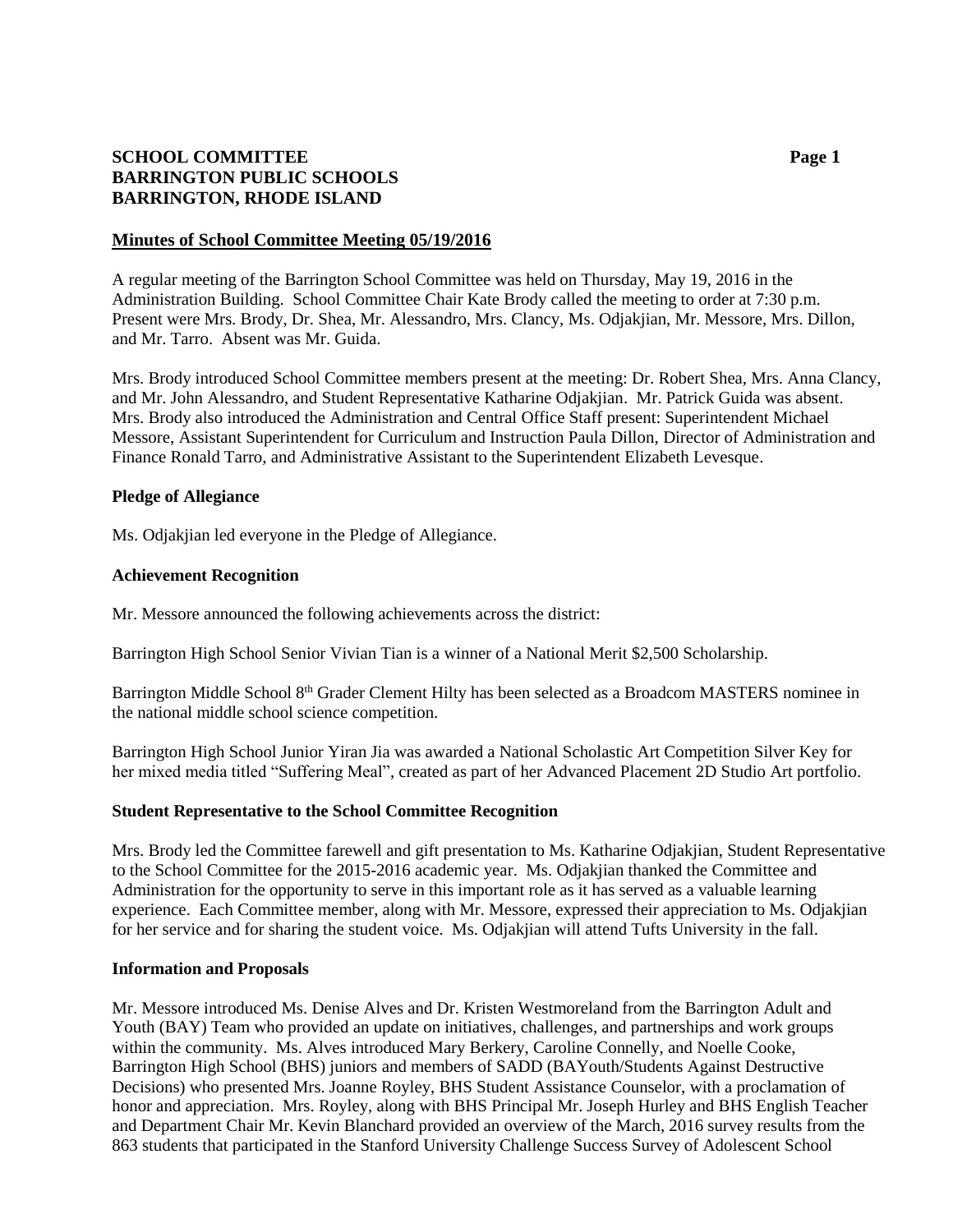# **SCHOOL COMMITTEE Page 2 BARRINGTON PUBLIC SCHOOLS BARRINGTON, RHODE ISLAND**

### **Minutes of School Committee Meeting 05/19/2016**

Experiences. Mr. Hurley and the Committee expressed appreciation to the BAY Team for providing the funding for BHS participation in the comprehensive survey. The Challenge Success survey [\(www.challengesuccess.org\)](http://www.challengesuccess.org/) supports the work of educators to identify problems and implement best practices and policies in areas such as curriculum, assessment, homework, school schedule, and a healthy school climate. The data is used to help schools guide decisions about policies and practices that are effective and which are in need of improvement. Mr. Hurley highlighted next steps to share the survey results and use the survey data to identify opportunities for improvement. The Committee agreed to review the survey data and discuss at the next regular School Committee meeting. Dr. Shea also requested a presentation on the survey results at the next Health and Wellness Committee meeting on June 1, 2016.

## **General Public Discussion and Information**

Mr. Frank Lucas, of 5 Sakonnet Drive, urged the Committee and Administration to act on his request to make a change in the bus stop near for his children and neighboring children because of a recent situation involving police activity at a neighbor's home. Mr. Messore reported that he has communicated with the district's Transportation Coordinator and is currently working with the bus company on the request.

### **Old Business from Superintendent and Staff**

Mr. Tarro reported that at the May 12, 2016 Joint Meeting of the Committee on Appropriations, School Committee and Town Council, the Barrington Town Council accepted, with a majority vote, the School Committee's request to submit a resolution to the General Assembly for a bond referendum on the November, 2016 ballot for an amount not to exceed \$68.4 million for the construction of a new Barrington Middle School (BMS). On May 17, 2016, the Council on Elementary and Secondary Education approved \$3.4 million in additional Immediate Health and Safety repairs under the five-year plan and approved the BMS building project application as supported by the School Building Authority of the Rhode Island Department of Education. Mr. Tarro also introduced the new BMS building project website, [www.bmsproject.org.](http://www.bmsproject.org/) Mr. Messore provided an update on the May 17, 2016 PTO joint meeting forum on the BMS building project and reported next steps for additional community engagement. Mrs. Brody reported that Representative Joy Hearn D-66 has provided the House Bill number 8227, for the enabling legislation and that the bill has been referred to the House Finance Committee, but has not yet been assigned a hearing date.

Mr. Tarro reported on the May 3, 2016 Committee on Appropriations (COA) meeting that included review of the FY17 proposed operating budget. The meeting was attended by Mr. Tarro, Mr. Messore, Dr. Shea, and Mr. Guida. At the meeting, the COA recommended further reduction of the budget by \$64,800. The Committee discussed options to address the budget variance while maintaining current programs. Following discussion, the Committee recommended that the Administration include the \$64,800 variance in the salary line item. The adjusted operating budget amount is \$47,966,398 with a net impact of 1.25% to taxpayers. Budget documents are available for review on the district website. Mr. Tarro noted that the Town Clerk has received a motion, to be presented at the Financial Town Meeting on May 25, 2016, to reduce the school operating budget by \$120,000.

Mr. Messore noted that the deadline to submit an interest form for the School Start Times (SST) Ad Hoc Advisory Committee is May 20, 2016. Dr. Shea and Mrs. Clancy volunteered to participate in the population process with the blind scoring of the interest forms. The first meeting of the SST Ad Hoc Advisory Committee is targeted for June.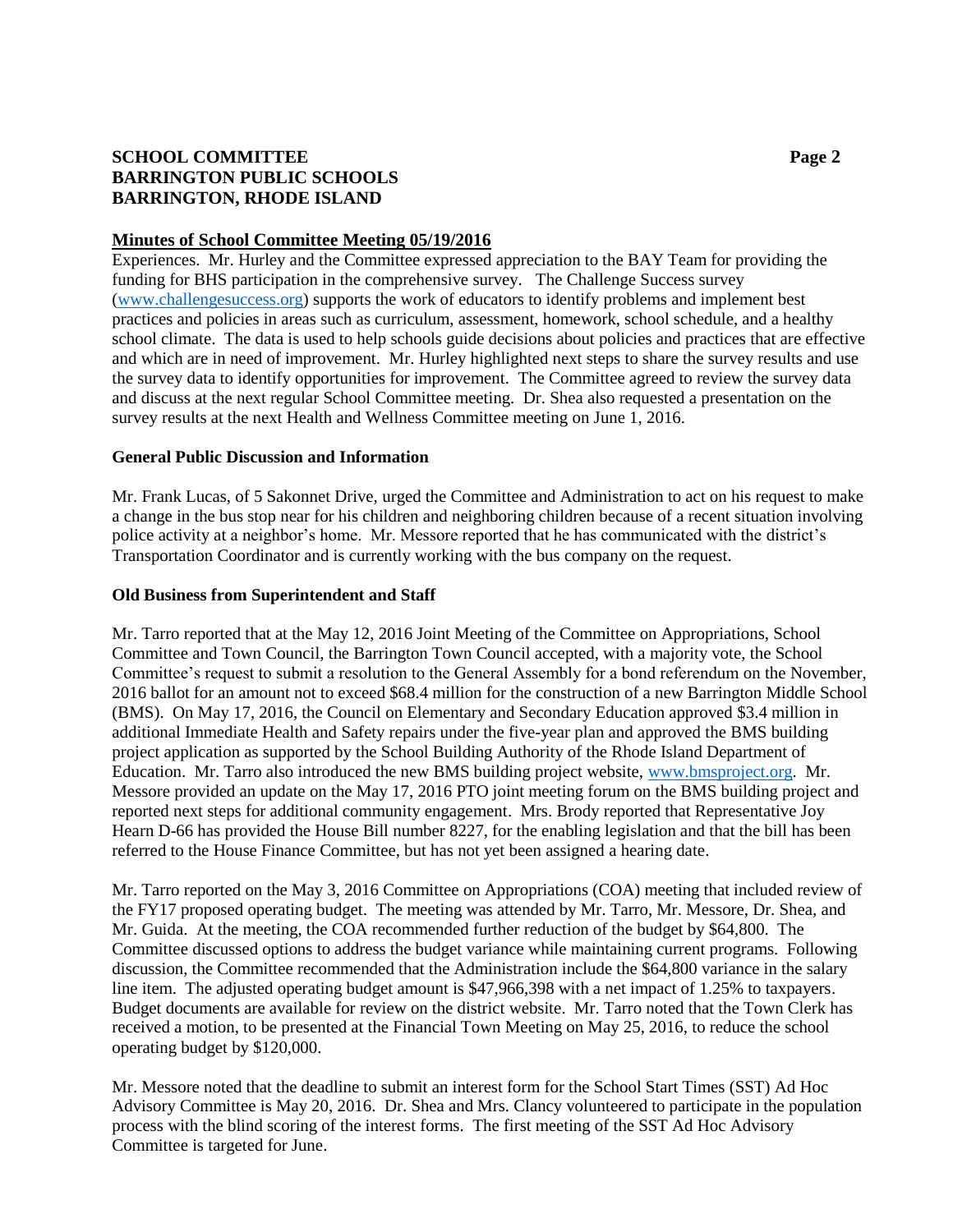# **SCHOOL COMMITTEE Page 3 BARRINGTON PUBLIC SCHOOLS BARRINGTON, RHODE ISLAND**

### **Minutes of School Committee Meeting 05/19/2016**

Mr. Messore provided an update on the Strategic Plan and introduced the rationale for consideration of District Strategic Objectives. Discussion with the Committee included its feedback relative to the Strategic Plan and plans to hold a goal setting workshop in the summer of 2016 to be facilitated by Mr. James Marini, former Superintendent of Schools in Newton, Massachusetts and consultant with the New Superintendent Induction Program, Massachusetts District Governance Project.

### **Old Business from School Committee**

No old business from the School Committee was presented at this time.

### **New Business from Superintendent and Staff**

Mr. Messore announced the resignations of Mr. Timothy Hall, Barrington High School, Boys Ice Hockey Head Coach, and Ms. Alexandra Sickel, Barrington High School, Social Studies Teacher.

Mr. Tarro reported that the district is projected to end the fiscal year under budget.

## **Dr. Shea moved and Mrs. Clancy seconded to approve the monthly expenditures for April in the amount of \$3,670,140.43.**

Mr. Alessandro asked for clarification on the contracted services line item.

## **The motion passed 4-0 with Mrs. Brody, Dr. Shea, Mr. Alessandro, and Mrs. Clancy voting in the affirmative for the motion.**

Mrs. Dillon reported on the P21 Framework for  $21<sup>st</sup>$  Century Learning District visit on May 5, 2016 as part of round two in the process for recognition as a 21<sup>st</sup> Century Learning Exemplar Program. The group visited all six schools and met with several community partners including Mrs. Clancy, representing the School Committee. Mrs. Dillon noted that the feedback from the group was positive relative to the documentation of evidence of learning at every school in the district and that trend words included support, learning, community, collaborates and communicates. Mrs. Dillon reported the following quote from the visiting team; "this is a special place." If Barrington Public Schools is selected for the third round, an additional site visit would occur in October, 2016. 21<sup>st</sup> Century Learning Exemplar status for the district would include increased partnerships and grant opportunities.

Mrs. Dillon reported on the May 19, 2016 district visit by Monica R. Martinez, Ph.D. from Stanford University on deeper learning strategic planning. This first of three collaborative meetings included participation by three school districts, Barrington, Bristol Warren, and Middletown, and 60 participants representing all grade levels.

#### **New Business from School Committee**

Dr. Shea provided the Committee with a proposed reorganization plan for the Health and Wellness Committee as requested by the Committee. Faculty and Barrington High School students were given the opportunity to express interest in membership on the Health and Wellness Committee. Discussion ensued on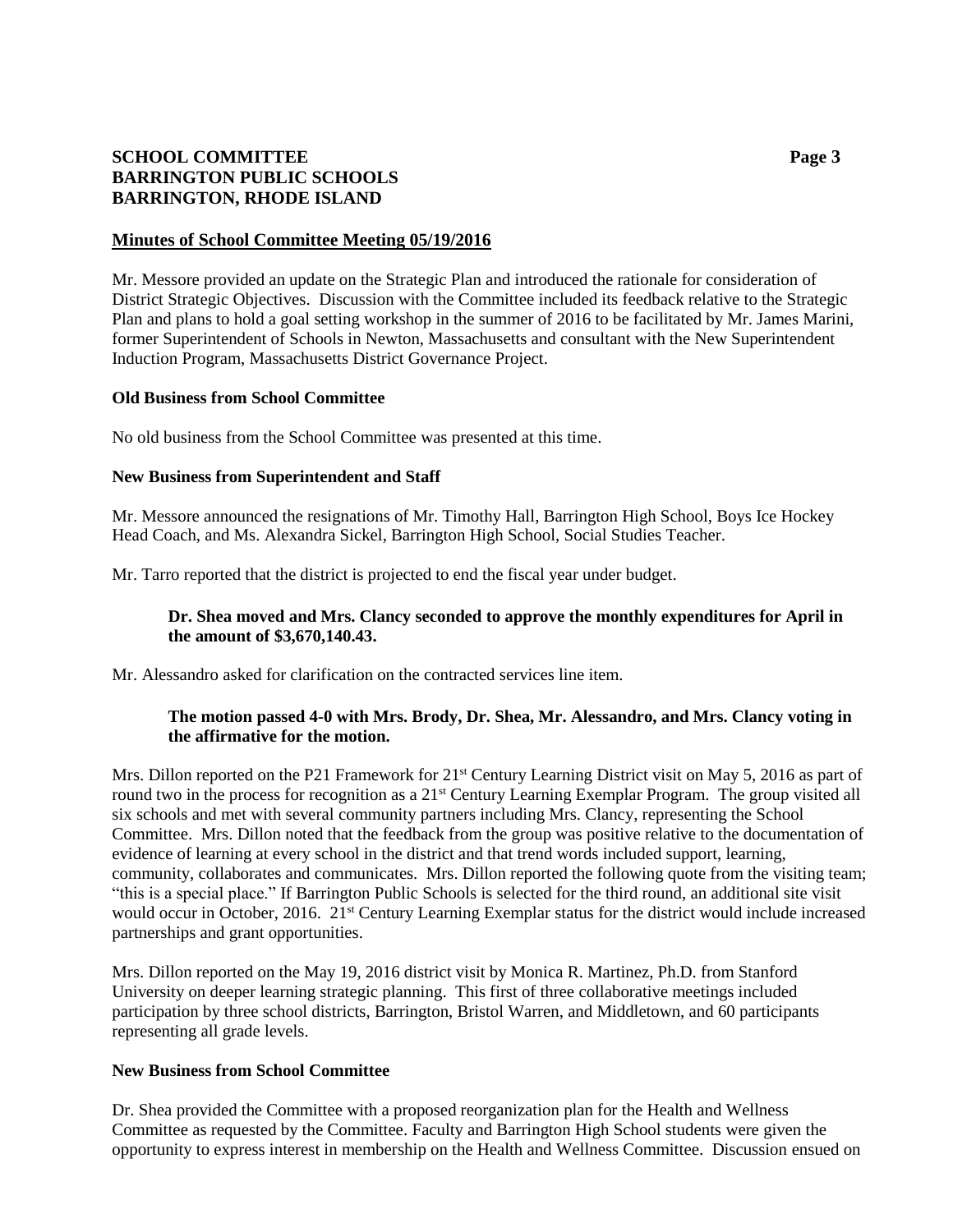# **SCHOOL COMMITTEE Page 4 BARRINGTON PUBLIC SCHOOLS BARRINGTON, RHODE ISLAND**

#### **Minutes of School Committee Meeting 05/19/2016**

communication, openness of the current meetings, and next steps that may include a revision to the Health and Wellness policy based on its reorganization. Dr. Shea reiterated his concern for a change to the current model as it could alter the opportunity for open dialogue.

## **Mr. Alessandro moved and Mrs. Clancy seconded to approve the Health and Wellness Committee reorganization plan as proposed. The motion passed 3-1 with Mrs. Brody, Mr. Alessandro, and Mrs. Clancy voting in the affirmative for the motion. Dr. Shea opposed.**

The School Committee policy revision on Technology Resources Responsible Use was presented and read aloud by the Committee for a first reading. Mr. Messore noted the opportunity to update the current policy as use of technology expands in the district. Mrs. Brody added that the District Strategic Plan identifies the goal of revitalizing policies in place and that the policy had been adopted in 1996, amended in 2000 and revised in 2001 and 2013. Following a brief discussion, the Committee agreed to ask that Counsel revisit the policy for clarification on the use of video. The policy will be presented for a second reading and approval at the next regular School Committee meeting scheduled for June 2, 2016.

Mrs. Brody introduced the School Committee policy on Non-School-Sponsored/Non-Sanctioned Travel as consistent with current best practice; it was presented and read aloud by the Committee for a first reading. The policy supports risk management on field trips that are neither school sponsored nor approved by the School Committee. Following discussion, Mr. Messore noted that he would review the policy statement on approval to ensure that the policy incorporates current specific language relative to best practice. The policy will be presented for a second reading and approval at the next regular School Committee meeting scheduled for June 2, 2016.

## **Decision Items**

## **Dr. Shea moved and Mrs. Clancy seconded to approve the consent agenda. The motion passed 4-0 with Mrs. Brody, Dr. Shea, Mr. Alessandro, and Mrs. Clancy voting in the affirmative for the motion.**

#### **Discussion Future Agenda Items**

Mr. Messore reported that the next regular School Committee meeting scheduled for Thursday, June 2, 2016 will feature a Bullying Policy update.

Mrs. Brody requested that the next meeting agenda include discussion of the Challenge Success Survey results after the Committee has had an opportunity to review the comprehensive data that was introduced at this meeting.

Mrs. Brody asked the Committee if, per past practice, it would be in favor of a School Committee narrative to be submitted at the Financial Town Meeting. The Committee was in agreement; Mrs. Brody requested that the Committee submit its feedback on content to Mr. Messore

#### **Announcements**

The Financial Town Meeting will be held on Wednesday, May 25, 2016 at 7:00 p.m. at Barrington High